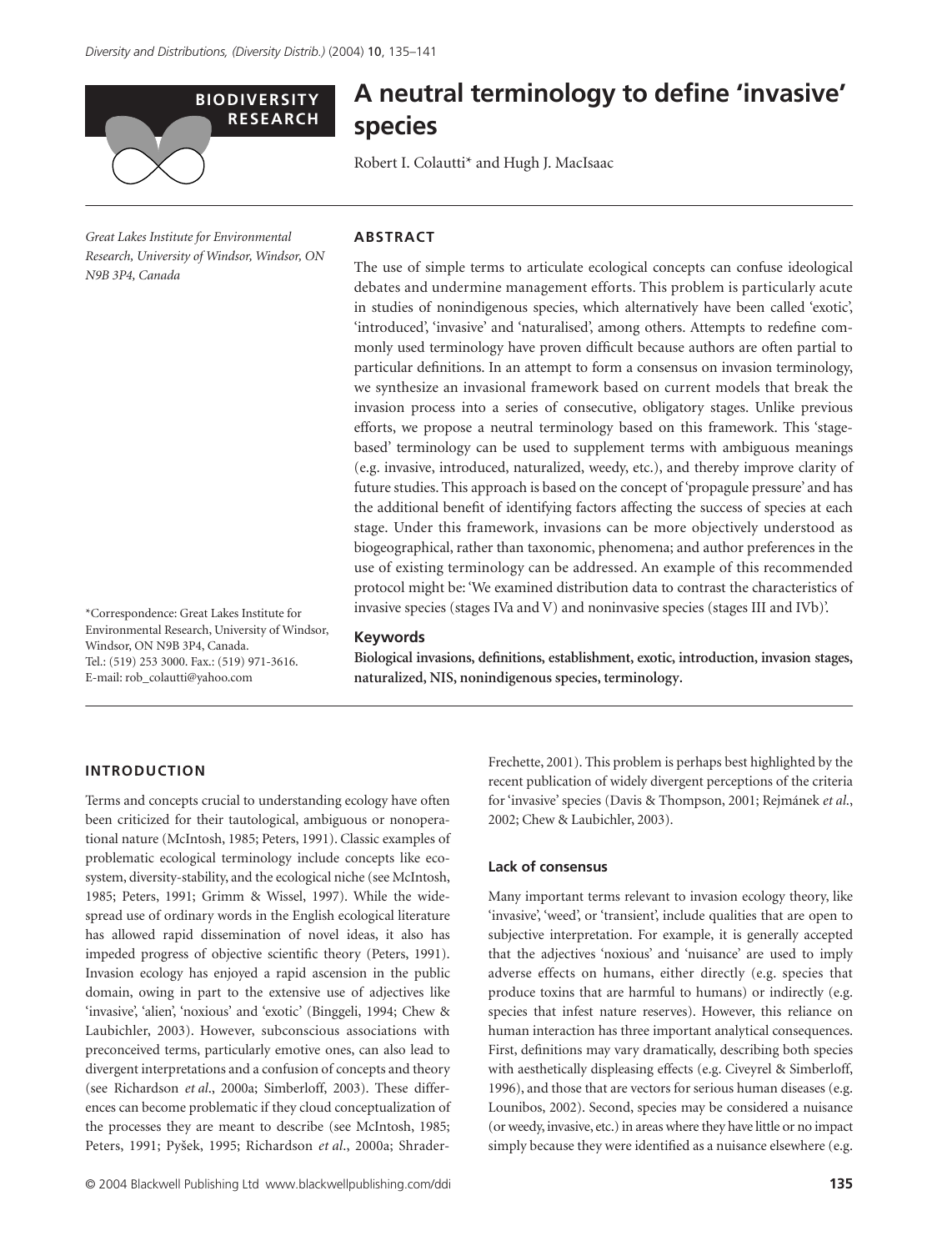Morton, 1996). Thus, the term 'invasive' has been used as a taxonomic description rather than to describe an ecological phenomenon. Finally, a particular species can have both beneficial and detrimental effects. For example, the mosquito fish *Gambusia affinis* has been widely introduced because of its supposed suppression of larval mosquitoes (Fuller *et al*., 1999), yet it also has negative impacts on native species of insect, fish and amphibian (e.g. Rupp, 1996; Goodsell & Kats, 1999). Given this wide range of subjective criteria, terms like 'nuisance' may have more to do with human perception than with any inherent ecological characteristics. As such, these subjective terms may complicate or confound investigations of invasion patterns and processes.

In addition to a lack of unambiguous, ecologically based criteria, other terms also lack consensus on a more basic level. Ironically, the greatest confusion surrounds the common term 'invasive' and its various derivatives (Richardson *et al*., 2000a). Explicit or implicit definitions for 'invasive' include: (1) a synonym for 'nonindigenous' (e.g. Goodwin *et al*., 1999; Radford & Cousens, 2000); (2) an adjective for native or nonindigenous species (NIS) that have colonized natural areas (e.g. Burke & Grime, 1996); (3) discrimination of NIS established in cultivated habitats (as 'noninvasive') from those established in natural habitats (e.g. Reichard & Hamilton, 1997); (4) NIS that are widespread (e.g. van Clef & Stiles, 2001); or (5) widespread NIS that have adverse effects on the invaded habitat (e.g. Davis & Thompson, 2000; Mack *et al*., 2000). The latter definition has gained popularity with some international conservation organizations (e.g. IUCN, 1999; McNeely *et al*., 2001), but has been criticized by others (Rejmánek *et al*., 2002). Richardson *et al*. (2000a) similarly noted that the term 'naturalised' is equally confused, including uses as a synonym for 'alien', 'invasive', 'established', or specifically for NIS able to establish in undisturbed habitats. To reduce confusion, Richardson *et al*. (2000a) called for a biogeographical approach to defining 'established', 'naturalised', and 'invasive' species.

The problem with definitions is not limited to these terms. Table 1 is a nonexhaustive list of adjectives commonly used in the English literature on invasive species. Many of these terms have been used interchangeably to describe the same concept (e.g. nonindigenous, exotic, alien). Other terms have been used inconsistently, to describe dissimilar phenomena (e.g. invasive, naturalized, imported). Although this criticism may at first seem semantic, varied definitions can cloud theoretical issues. This leads to the lumping together of different phenomena, and the splitting of similar ones, which in turn makes generalization difficult or impossible. For example, a particular species may have a widespread region of introduction in which it is only found at low abundance. Such is the case for the common goldfish (*Carassius auratus*), which is found throughout the United States, but rarely achieves high densities (Fuller *et al*., 1999). Alternatively, the Sambar deer (*Cervus unicolor unicolor*) in New Zealand is constrained geographically, but has reached high densities (King, 1990). The term 'invasive' has been used in both types of cases, but the underlying processes accounting for these two patterns may be quite different; human-mediated transport is likely more important in determining ranges, whereas biological Table 1 List of some common terms in the English literature on invasion ecology, and their corresponding 'stages'

| Term           | Stage                          |
|----------------|--------------------------------|
| Adventive      | Stage I-V                      |
| Alien          | Stage I-V                      |
| Casual         | Stage II                       |
| Colonizing     | Stage IVa                      |
| Cryptogenic    | May be modelled as Stage III–V |
| Escaped        | Stage II-V                     |
| Endemic        | Not defined by the model       |
| Established    | Stage III-V                    |
| Exotic         | Stage I-V                      |
| Foreign        | Stage I-V                      |
| Immigrant      | Stage I-V                      |
| Imported       | Stage I-V                      |
| Introduced     | Stage I-V                      |
| Invasive       | Stage IVa, IVb or V            |
| <b>Native</b>  | Not defined by the model       |
| Naturalized    | Stage III-V                    |
| Nonindigenous  | Stage I-V                      |
| <b>Noxious</b> | Not defined by the model       |
| Nuisance       | Not defined by the model       |
| Pest           | Not defined by the model       |
| Spreading      | Stage IVa                      |
| Temporary      | Stage II                       |
| Tramp          | Not defined by the model       |
| Transferred    | Stage I-V                      |
| Transformer    | Not defined by the model       |
| Transient      | Stage II                       |
| Translocated   | Stage I-V                      |
| Transplanted   | Stage I-V                      |
| Transported    | Stage I-V                      |
| Travelling     | Stage I                        |
| Waif           | Stage II                       |
| Weedy          | Not defined by the model       |

processes (e.g. competitive ability, lack of natural enemies) may be more important for densities of NIS (see Richardson *et al*., 2000a). Indeed the very terms used to describe NIS are misnomers in that nonindigenous species are actually nonindigenous populations of species. In other words, the same 'species' that are nonindigenous, naturalized, or invasive in one area are native somewhere else. A focus on invasions at a population level has important implications for both invasion ecology and ecological theory.

Problems with invasion terminology reflect a more general dilemma in ecology: the 'nonoperational' or casual use of important terms and concepts (McIntosh, 1985; Peters, 1991). Furthermore, recent attempts to redefine 'invasion' and its derivatives have only reinforced division among invasion ecologists (Davis & Thompson, 2000; Richardson *et al*., 2000a; Daehler, 2001; Davis & Thompson, 2001, 2002; Rejmánek *et al*., 2002). A complete restructuring of invasion terminology is beyond the scope of this essay. However, we maintain that failure to operationalize definitions is sufficiently harmful that a consensus on definitions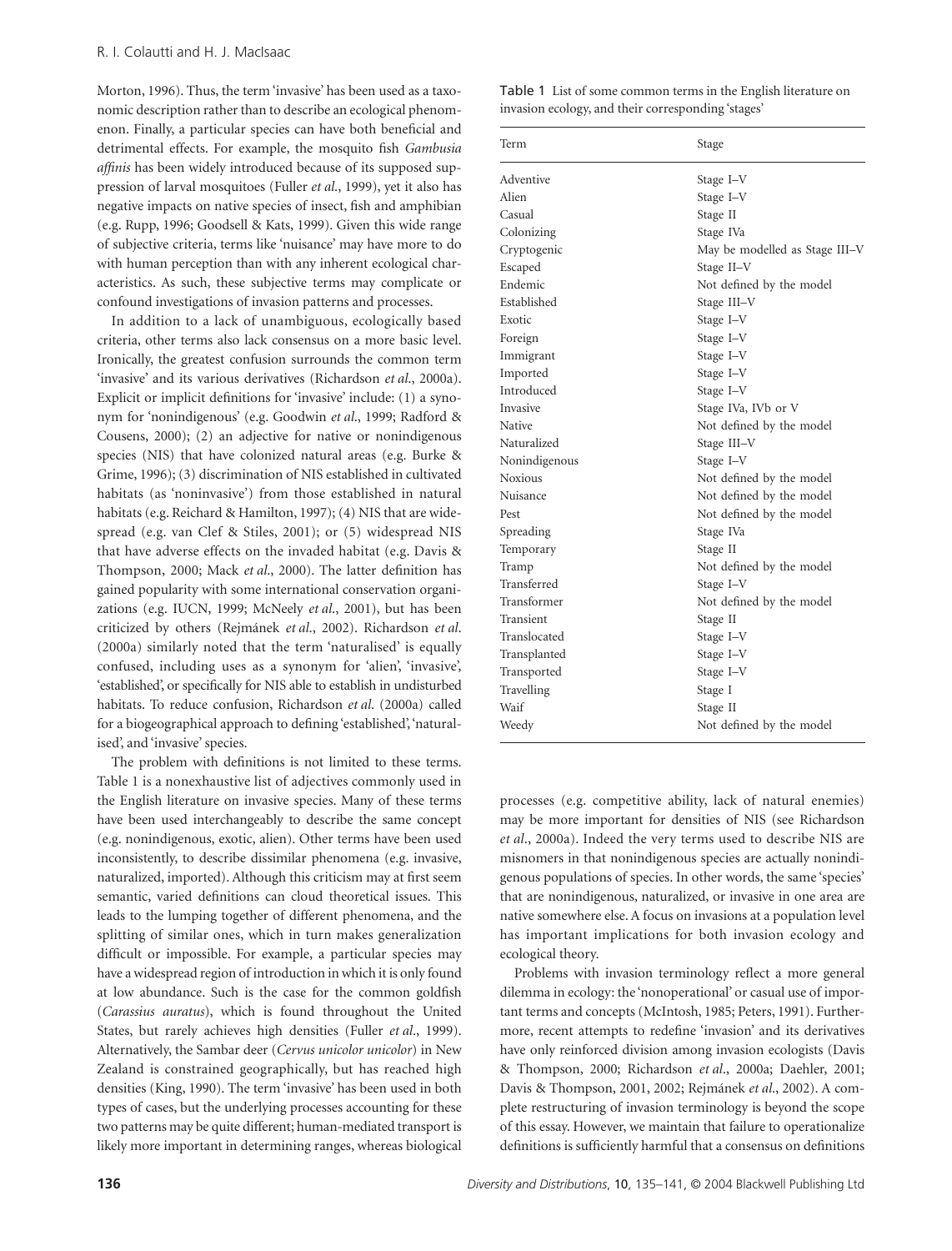should be achieved in order to reduce confusion and allow for unambiguous generalizations and predictions. Such a consensus would greatly reduce confusion among researchers, and would facilitate a more directed approach to finding generalizations and better understanding of phenomena associated with biological invasions. Moreover, considering the conservation implications of biological invasions, it is imperative that workers in the field provide clear, objective definitions and models to managers and other officials charged with protection of native biodiversity.

#### **A supplementary lexicon**

Davis & Thompson (2000) classified colonizing species into eight categories based on dispersal distance, novelty, and impact. As such, their 'colonizer' model assumes that NIS are simply colonizing species, moved over long distances (usually by humans). The use of generic categories to define NIS may be crucial to uniting invasion paradigms, as explicit, novel definitions with no a *priori* interpretation help eliminate inferential 'baggage' associated with common words and the subtle, subconscious definitions that often vary among authors. However, we disagree with the parameters of the 'colonizer' model, as have other workers (Daehler, 2001; Rejmánek *et al*., 2002). Contrary to the colonizer model, we argue that the process of becoming nonindigenous is inherently different from the local spread characterized by native colonizers. This difference owes primarily to separate evolutionary histories of NIS and the communities to which they are introduced, as well as, in many cases, the propensity of NIS to interact with humans (Crosby, 1993). Furthermore, the process of becoming 'invasive' (i.e. both widespread and locally dominant), even if it includes negative impacts, is always the climax of a process that includes establishment and local spread, followed by an increase in abundance (see also Richardson *et al*., 2000a; Kolar & Lodge, 2001). Once established, however, processes that determine species distribution and abundance are conceptually similar for both native and nonindigenous species (Davis *et al*., 2001).

In a seminal contribution, Richardson *et al*. (2000a) proposed a comprehensive model that described invasions as a process in which NIS progress through a series of invasion stages. Their model was specific to plants, but is conceptually similar to other, more general models (i.e. Carlton, 1985; Williamson & Fitter, 1996; Kolar & Lodge, 2001). However, these studies attempted to clarify terms already common to the invasion literature. Such an approach may be futile, as previous efforts to redefine invasion terminology have been largely unsuccessful (e.g. Shafland & Lewis, 1984; Binggeli, 1994). We maintain that proposals for universal definitions are unlikely to succeed unless authors forego their individual preferences. Consequently, we suggest that a useful invasion framework should (i) be process-based and (ii) include operational terms with no a *priori* meaning (i.e. as 'stages').

We developed a conceptual framework synthesized from Carlton's (1985) ballast water transport model, Williamson & Fitter's (1996) 'tens rule', Richardson *et al*.' s (2000a) barriers to invasion, and Kolar & Lodge's (2001) 'transitions' model (Fig. 1).



**STAGE** 

important terms in invasion studies. Potential invaders begin as propagules residing in a donor region (stage 0), and pass through a series of filters that may preclude transition to subsequent stages. Note that stages III through V are divided based on NIS abundance and distribution. Under this framework, a nonindigenous species may be localized and numerically rare (stage III), widespread but rare (stage IVa), localized but dominant (stage IVb) or widespread and dominant (stage V). Adjectives are intended only to aid in conceptualizing each stage, but should not be used to refer to the stage of interest (e.g. 'stage IVb', not 'dominant'). Three classes of determinants affect the probability that a potential invader will pass through each filter: (A) propagule pressure; (B) physicochemical requirements of the potential invader; and (C) community interactions. Determinants may positively  $(+)$  or negatively  $(-)$ affect the number of propagules that successfully pass through each filter.

These models are heavily based on the 'propagule pressure' concept, which focuses on the number of invading 'propagules' for a given introduction, and the frequency with which they are introduced (Williamson & Fitter, 1996). Under this paradigm, potential invaders pass through a series of filters that may preclude transition to subsequent stages. Invading propagules begin as residents in a potential donor region (stage 0), some of which are taken into the transport vector (stage I), usually by humans. If these propagules survive transport and release to become introduced (stage II), they have the potential to establish (stage III) in a novel environment.

Propagule pressure is also likely important for the postestablishment success of NIS (Kolar & Lodge, 2001; Duncan *et al*., 2003; Rouget & Richardson, 2003). As shown in Fig. 1, a separation of propagule pressure from other factors (i.e. species interactions, resource availability, etc.) implicates four categories of established species, based on two filters — 'local dispersal' and 'environment and community suitability'. Local or regional dispersal of individuals (i.e. propagule pressure) determine which stage III (established) species reach stage IVa (widespread), or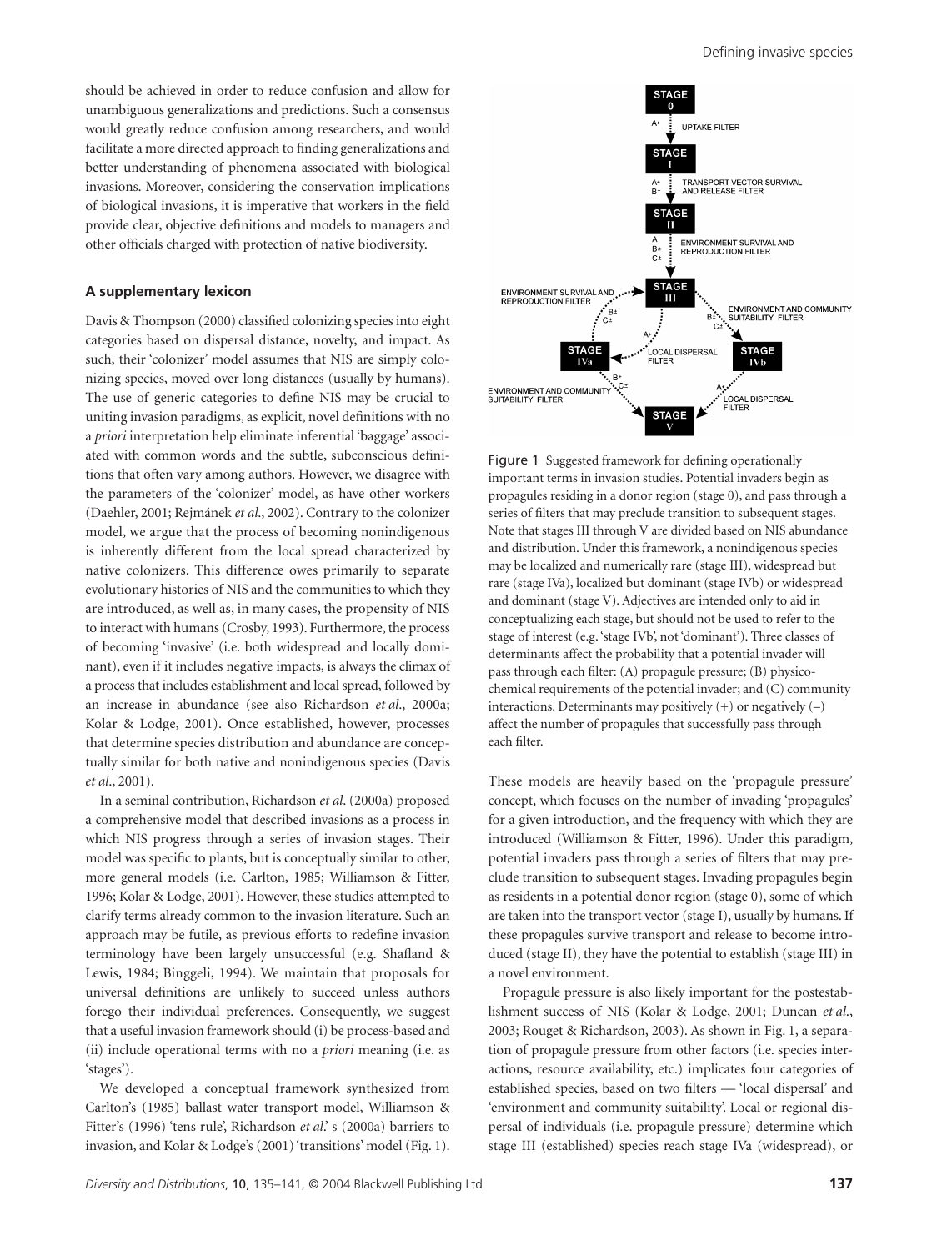which stage IVb species (dominant) reach stage V (widespread and dominant). Environmental and community-related factors determine which stage III (established) species reach stage IVb (dominant) or which stage IVa (widespread) species reach stage V (widespread and dominant). Under this framework, a nonindigenous species may be localized and numerically rare (stage III), widespread but rare (stage IVa), localized but dominant (stage IVb) or widespread and dominant (stage V).

We suggest that future studies explicitly refer to the invasion stages of interest (Fig. 1). Such an approach utilizes novel terms with no a *priori* definitions and builds upon existing invasion models (Carlton, 1985; Williamson & Fitter, 1996; Richardson *et al*., 2000a; Kolar & Lodge, 2001). Such a protocol would not replace current terminology, but could greatly reduce confusion by supplementing terms with the invasion stage of interest. An example might be: 'We examined distribution data to identify differences between invasive species (stages IVa, and V) and noninvasive species (stages III and IVb)'. By explicitly stating the stage of interest, it would be clear that the 'invasive' species include those that are widespread, whereas 'noninvasive' species refer to localized populations, regardless of local abundance. Table 1 lists the stage-based analogues for a number of problematic terms.

Besides forming a basis for operationally important terminology, this invasion framework also aids in conceptualizing factors that affect invasion success (i.e. determinants in Fig. 1). For example, the transition of propagules from introduction (stage II) to establishment (stage III) requires survival and reproduction in the recipient region. To predict success at this transition, invasion models have historically focused on biotic resistance of recipient communities, guided largely by the work of Elton (1958). Biotic resistance predicts that interspecific interactions hinder the establishment of NIS due to the negative effects of predation, competition or parasitism (e.g. Moyle & Light, 1996; Mitchell & Power, 2003; Von Holle *et al*., 2003; but see Levine & D'Antonio, 1999). Thus, the C-class of determinants (Fig. 1) may have a negative value, indicating that biotic resistance can hinder the transition of propagules from introduction to establishment. Alternatively, facilitative interactions can increase the probability of invasion success by creating new trophic or habitat opportunities (e.g. Simberloff & Von Holle, 1999; Richardson *et al*., 2000b; Bruno *et al*., 2003). Therefore, the same determinants (C-class) may have a positive value at the same stage. Physicochemical requirements (B-class determinants) of the potential NIS may similarly affect establishment success either positively or negatively, depending on the physicochemical properties of the recipient environment or of the transport vector. For example, lakes with low calcium concentration may be relatively invulnerable to invasion by zebra mussels (*Dreissena polymorpha*), while nutrient-rich grassland habitats may foster establishment of both native and NIS of plant (Ramcharan *et al*., 1992; Stohlgren *et al*., 1999). Finally, the probability of establishment success may increase with the introduction of more propagules (A-class), which reduces or eliminates the likelihood of Allee effects and stochastic extinctions (Mack, 1995; Courchamp *et al*., 1999; Keitt *et al*., 2001).

Under this framework, a distinction is warranted for 'native' vs. 'stage 0' species. From the perspective of a given community, the designation of 'stage 0' (Fig. 1) should be reserved for species found in the same source region as the NIS of interest (i.e. potential introductions from the same source pool), thus discriminating potential invaders from species native to the recipient community. This distinction is important in better conceptualizing 'propagule biases' (i.e. nonrandom variation in introduction effort) that may confound patterns of invasion (Duncan *et al*., 2003).

Our stages are deduced logically from the relative importance of propagule pressure and other biotic and abiotic factors, but appear to describe real populations of NIS reasonably well. For example, most of the more notorious invaders (e.g. zebra mussel) form stage V populations because they have been introduced repeatedly to ideal habitats (i.e. 'niche opportunities' *sensu* Shea & Chesson, 2002). Stage V species have therefore passed through both the 'local dispersal' and 'environment survival and reproduction' filters (i.e. highly positive A-, B- and C-class determinants in Fig. 1). Other species, like the goldfish are widespread in the United States owing to repeated introductions through aquarium releases, yet rarely achieve high densities in invaded communities (Fuller, 1999). In this case, goldfish are an example of a stage IVa invader where A-class determinants are strongly positive, while B- and or C-class determinants are weaker perhaps even negative — as several populations may be sustained only by continuous aquarium releases. Finally, the crested myna (*Acridotheres cristatellus*) invasion of North America may be an example of a stage IVb population. After its introduction in the late 1800 s, the crested myna reached high densities, with ∼20,000 birds estimated in a fairly restricted area around Vancouver, British Columbia, Canada (Long, 1981). Interestingly, this population began to decline after 1927, and now may be extirpated from North America (Long, 1981; CWS, 2003). Thus, the invasion 'stage' of a given population is time-dependent, as a population progresses (or regresses) through each stage. Linking ecological processes with nonindigenous populations that transit each stage at different time periods may prove to be a source of fruitful research, particularly where researchers examine nonindigenous populations that are reverting from later stages to earlier ones.

Identifying the stage of a particular nonindigenous population is likewise dependent on spatial scale. A species may be widespread globally or nationally, but restricted at smaller spatial scales. For example, the common goldfish is widespread across the United States, as noted above, but has been found in only a single drainage basin in New Mexico and several other parts of the western United States (Fuller, 1999). We suggest that spatial scale be chosen based on introduction vectors, by separating long-distance transport vectors from those responsible for local spread. Long-distance vectors may be defined as those that are unique to nonindigenous species, while local dispersal vectors may act on both native and nonindigenous species within a given region. For example, invasion of the Laurentian Great Lakes by zebra mussels occurred after long-distance dispersal in the ballast water of transoceanic ships and was subsequently spread to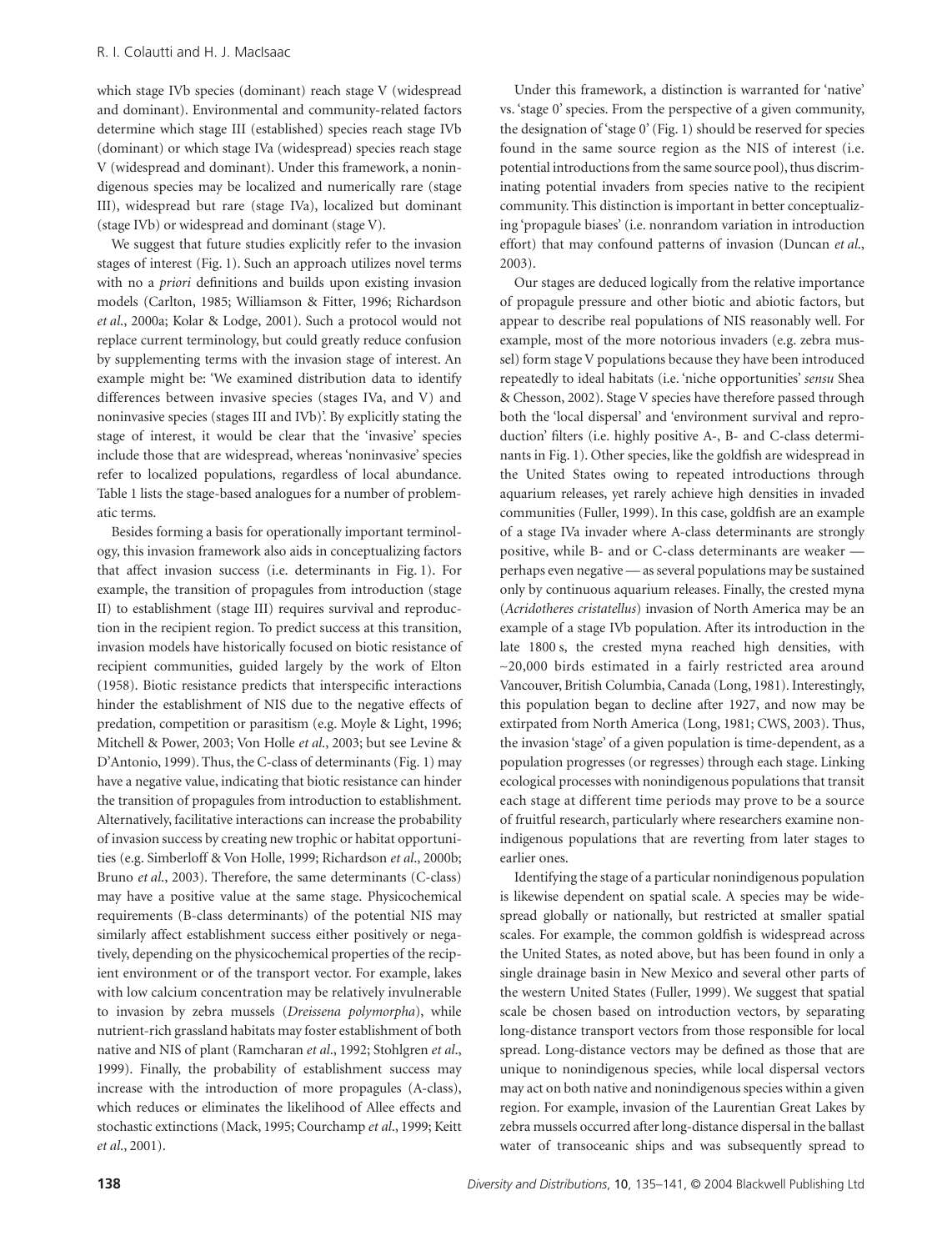inland lakes in North America by recreational boating activity (Hebert *et al*., 1989; Johnson *et al*., 2001).

# **INVASIVE VS. NATIVE**

A focus on invasion stage has the added benefit of stressing the view that invasions represent biogeographical rather than taxonomic phenomena. As such, invasion stages should refer to individual populations, and not entire species. A similar shift in focus in conservation biology from species to populations has profoundly influenced ecological theory and management practices therein (Hughes *et al*., 1997; Luck *et al*., 2003). Such an approach is crucial if invasion ecology is to move beyond the current, widespread practice of contrasting species to identify characteristics of good invaders. Species-level analyses have provided valuable insights because the same species are often invasive in different parts of the world (i.e. invasive populations are a nonrandom sample of the global species pool) (Kolar & Lodge, 2001; Duncan *et al*., 2003). Nevertheless, a biogeographical focus is imperative because populations of the same species can differ in their population dynamics (Crawley, 1987; Thébaud & Simberloff, 2001; Torchin *et al*., 2001; Leger & Rice, 2003), and because determinants of invasion success (Fig. 1) act at the level of populations, not species.

Processes that affect local spread and establishment in novel areas may be independent of species origin (i.e. native or nonindigenous; Thompson *et al*., 1995). As such, stages III to V (Fig. 1) could be used to model the local spread of three types of potential colonizers that might be available from a regional species pool: (i) NIS that have only recently established in the region of interest; (ii) NIS that have been resident for a long period of time; and (iii) native species. Community-level processes like competition, facilitation, disturbance, and local dispersal may therefore prove most useful in modelling the latter stages (III to V) of the invasion process where similar mechanisms operate on populations, independent of their origin or residence time. Alternatively, processes that are unique to the ecology of invasions by populations of nonindigenous species (e.g. human import preferences, survival of harsh transport vectors) would act mostly at the early stages of the invasion process (i.e. stages 0, I and II in Fig. 1).

The approach to defining NIS that we describe here still requires explicit criteria for 'nonindigenous' status. Such criteria are crucial, but likely will be case-specific initially, and standardized criteria may prove to be a source of continued debate (e.g. Webb, 1985; Shrader-Frechette, 2001). However, this shift of focus to invasion stages renders moot the issue of whether the taxa involved are native regionally or originate from other biogeographical areas. Using this framework, even resident native species and established (stage III) NIS might be modelled by the same or similar factors affecting later stages within a given system. Nevertheless, a consensus on operational terminology is required if invasion ecology is to evolve into a more objective discipline. Science progresses best when hypotheses, theories, and concepts are concisely stated and universally understood. The framework we propose herein could form a basis for universal understanding of invasion processes, and thus provide a marked reduction in the confusion surrounding invasion terms and concepts.

# **ACKNOWLEDGEMENTS**

Drs Ian Duggan, Igor Grigorovich, Dave Richardson and three anonymous reviewers provided valuable comments. We are grateful for financial support to RIC from University of Windsor and to HJM from NSERC and the Department of Fisheries and Oceans.

#### **REFERENCES**

- Binggeli, P. (1994) Misuse of terminology and anthropomorphic concepts in the description of introduced species. *Bulletin of the British Ecological Society*, **25**, 10–13.
- Bruno, J.F., Stachowicz, J.J. & Bertness, M.D. (2003) Inclusion of facilitation into ecological theory. *Trends in Ecology and Evolution*, **18**, 119–125.
- Burke, M.J.W. & Grime, J.P. (1996) An experimental study of plant community invasibility. *Ecology*, **77**, 776–790.
- Carlton, J.T. (1985) Transoceanic and interoceanic dispersal of coastal marine organisms: the biology of ballast water. *Oceanography and Marine Biology Annual Review*, **23**, 313– 371.
- Chew, M.K. & Laubichler, M.D. (2003) Natural enemies metaphor or misconception? *Science*, **301**, 52–54.
- Civeyrel, L. & Simberloff, D. (1996) A tale of two snails: Is the cure worse than the disease? *Biodiversity and Conservation*, **5**, 1231–1252.
- van Clef, M. & Stiles, E.W. (2001) Seed longevity in three pairs of native and non-native congeners: assessing invasive potential. *Northeastern Naturalist*, **8**, 301–310.
- Courchamp, F., Clutton-Brock, T. & Grenfell, B. (1999) Inverse density dependence and the Allee effect. *Trends in Ecology and Evolution*, **14**, 405–410.
- Crawley, M.J. (1987) What makes a community invasible? *Colonization, succession and stability*, (eds A.J. Gray, M.J. Crawley and P.J. Edwards), pp. 429–453. Blackwell, Oxford, UK.
- Crosby, A. (1993) *Ecological imperialism: the biological expansion of Europe*, pp. 900–1900. Cambridge University Press, New York, US.
- CWS (Canadian Wildlife Service) (2003) Crested myna disappears from North America. *Recovery*, **24**, 3.
- Daehler, C.C. (2001) Two ways to be an invader, but one is more suitable for ecology. *ESA Bulletin*, **82**, 206.
- Davis, M.A. & Thompson, K. (2000) Eight ways to be a colonizer; two ways to be an invader: a proposed nomenclature scheme for invasion ecology. *ESA Bulletin*, **81**, 226–230.
- Davis, M.A. & Thompson, K. (2001) Invasion terminology: should ecologists define their terms differently than others? No, not if we want to be of any help. *ESA Bulletin*, **82**, 206.
- Davis, M.A. & Thompson, K. (2002) 'Newcomers' invade the field of invasion ecology: question the field's future. *ESA Bulletin*, **83**, 196–197.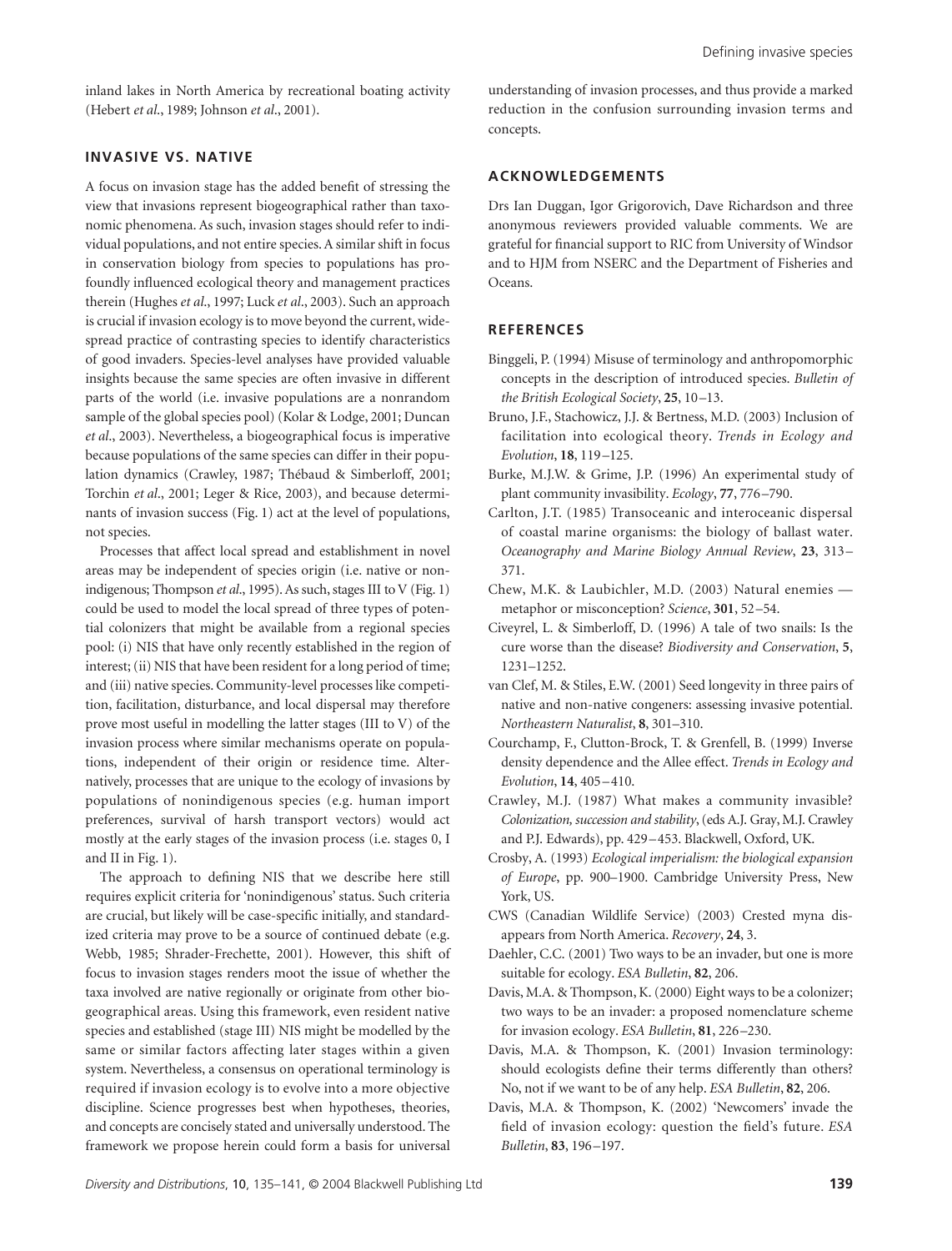- Davis, M.A., Thompson, K. & Grime, J.P. (2001) Charles S. Elton and the dissociation of invasion ecology from the rest of ecology. *Diversity and Distributions*, **7**, 97–102.
- Duncan, R.P., Blackburn, T.M. & Sol, D. (2003) The ecology of bird introductions. *Annual Review of Ecology, Evolution, and Systematics*, **34**, 71–98.
- Elton, C.S. (1958) *The ecology of invasions by animals and plants*. Methuen, London, UK.
- Fuller, P.L., Nico, L.G. & Williams, J.D. (1999) *Nonindigenous fishes introduced into inland waters of the United States.* US Geological Survey, Bethesda, US.
- Goodsell, J.A. & Kats, L.B. (1999) Effect of introduced mosquitofish on Pacific treefrogs and the role of alternative prey. *Conservation Biology*, **13**, 921–924.
- Goodwin, B.J., McAllister, A.J. & Fahrig, L. (1999) Predicting invasiveness of plant species based on biological information. *Conservation Biology*, **13**, 422–426.
- Grimm, V. & Wissel, C. (1997) Babel, or the ecological stability discussions: an inventory and analysis of terminology and a guide for avoiding confusion. *Oecologia*, **109**, 323–334.
- Hebert, P.D.N., Muncaster, B.W. & Mackie, G.L. (1989) Ecological and genetic studies on *Dreissena polymorpha* (Pallas) — A new mollusk in the Great Lakes. *Canadian Journal of Fisheries and Aquatic Sciences*, **46**, 1587–1591.
- Hughes, J.B., Daily, G.C. & Ehrlich, P.R. (1997) Population diversity: its extent and extinction. *Science*, **278**, 689–692.
- IUCN (World Conservation Union) (1999) IUCN guidelines for the prevention of biodiversity loss due to biological invasion. *Species*, **31 – 32**, 28–42.
- Johnson, L.E., Ricciardi, A. & Carlton, J.T. (2001) Overland dispersal of aquatic invasive species: a risk assessment of transient recreational boating. *Ecological Applications*, **11**, 1789–1799.
- Keitt, T.H., Lewis, M.A. & Hold, R.D. (2001) Allee effects, invasion pinning and species' borders. *American Naturalist*, **157**, 203–216.
- King, C.M. (1990) *The handbook of New Zealand mammals*. Oxford University Press, Oxford, UK.
- Kolar, C.S. & Lodge, D.M. (2001) Progress in invasion biology: predicting invaders. *Trends in Ecology and Evolution*, **16**, 199– 204.
- Leger, E.A. & Rice, K.J. (2003) Invasive California poppies (*Eschscholzia californica* Cham.) grow larger than native individuals under reduced competition. *Ecology Letters*, **6**, 257–264.
- Levine, J.M. & D'Antonio, C.M. (1999) Elton revisited: a review of evidence linking diversity and invisibility. *Oikos*, **87**, 15–26.
- Long, J.L. (1981) *Introduced birds of the world.* Universe, New York, US.
- Lounibos, L.P. (2002) Invasions by insect vectors of human disease. *Annual Review of Entomology*, **47**, 233–266.
- Luck, G.W., Daily, G.C. & Ehrlich, P.R. (2003) Population diversity and ecosystem services. *Trends in Ecology and Evolution*, **18**, 331–336.
- Mack, R.N. (1995) Invading plants: their potential contribution to population biology. *Studies in plant demography*, (ed. J. White), pp. 127–142. Academic Press, London, UK.
- Mack, R.N., Simberloff, D., Lonsdale, W.M., Evans, H., Clout, M. & Bazzaz, F.A. (2000) Biotic invasions: causes, epidemiology, global consequences and control. *Ecological Applications*, **10**, 689–710.
- McIntosh, R.P. (1985) *The background of ecology*. Cambridge University Press, Cambridge, UK.
- McNeely, J.M., Mooney, H.A., Neville, L.E., Schei, P.J. & Waage, J.K. (2001) eds. Global strategy on invasive alien species. IUCN, Gland, SW.
- Mitchell, C.E. & Power, A.G. (2003) Release of invasive plants from fungal and viral pathogens. *Nature*, **421**, 625–627.
- Morton, B. (1996) The aquatic nuisance species problem: a global perspective and review. *Zebra mussels and aquatic nuisance species*, (ed. F.M. D'Itri), pp. 1–54. Ann Arbor Press, Chelsea, **US.**
- Moyle, P.B. & Light, T. (1996) Biological invasions of fresh water: empirical rules and assembly theory. *Biological Conservation*, **78**, 149–161.
- Peters, R.H. (1991) *A critique for ecology*. Cambridge University Press, Cambridge, UK.
- Pysek, P. (1995) On the terminology used in plant invasion studies. *Plant invasions: general aspects and special problems* (eds P. Pysek, K. Prach, M. Rejmánek and M. Wade), pp. 71– 81. SPB. Academic Publishing, Amsterdam, NL.
- Radford, I.J. & Cousens, R.D. (2000) Invasiveness and comparative life-history traits of exotic and indigenous *Senecio* species in Australia. *Oecologia*, **125**, 531–542.
- Ramcharan, C.W., Padilla, D.K. & Dodson, S.I. (1992) Models to predict potential occurrence and density of the zebra mussel, *Dreissena polymorpha*. *Canadian Journal of Fisheries and Aquatic Sciences*, **49**, 2611–2620.
- Reichard, S.H. & Hamilton, C.W. (1997) Predicting invasions of woody plants introduced into North America. *Conservation Biology*, **11**, 193–203.
- Rejmánek, M., Richardson, D.M., Barbour, M.G., Crawley, M.J., Hrusa, G.F., Moyle, P.B., Randall, J.M., Simberloff, D. & Williamson, M. (2002) Biological invasions: politics and the discontinuity of ecological terminology. *ESA Bulletin*, **83**, 131– 133.
- Richardson, D.M., Allsopp, N., D'Antonio, C.M., Milton, S.J. & Rejmánek, M. (2000b) Plant invasions — the role of mutualisms. *Biological Reviews*, **75**, 63–93.
- Richardson, D.M., Pysek, P., Rejmánek, M., Barbour, M.G., Panetta, F.D. & West, C.J. (2000a) Naturalization and invasion of alien plants: concepts and definitions. *Diversity and Distributions*, **6**, 93–107.
- Rouget, M. & Richardson, D.M. (2003) Inferring process from pattern in plant invasions: a semi-mechanistic model incorporating propagule pressure and environmental factors. *American Naturalist*, **162**, 713–724.
- Rupp, H.R. (1996) Adverse assessments of *Gambusia affinis*: an alternate view for mosquito control practitioners. *Journal of the American Mosquito Control Association*, **12**, 155– 159.
- Shafland, P.L. & Lewis, W.M. (1984) Terminology associated with introduced organisms. *Fisheries*, **9**, 17–18.